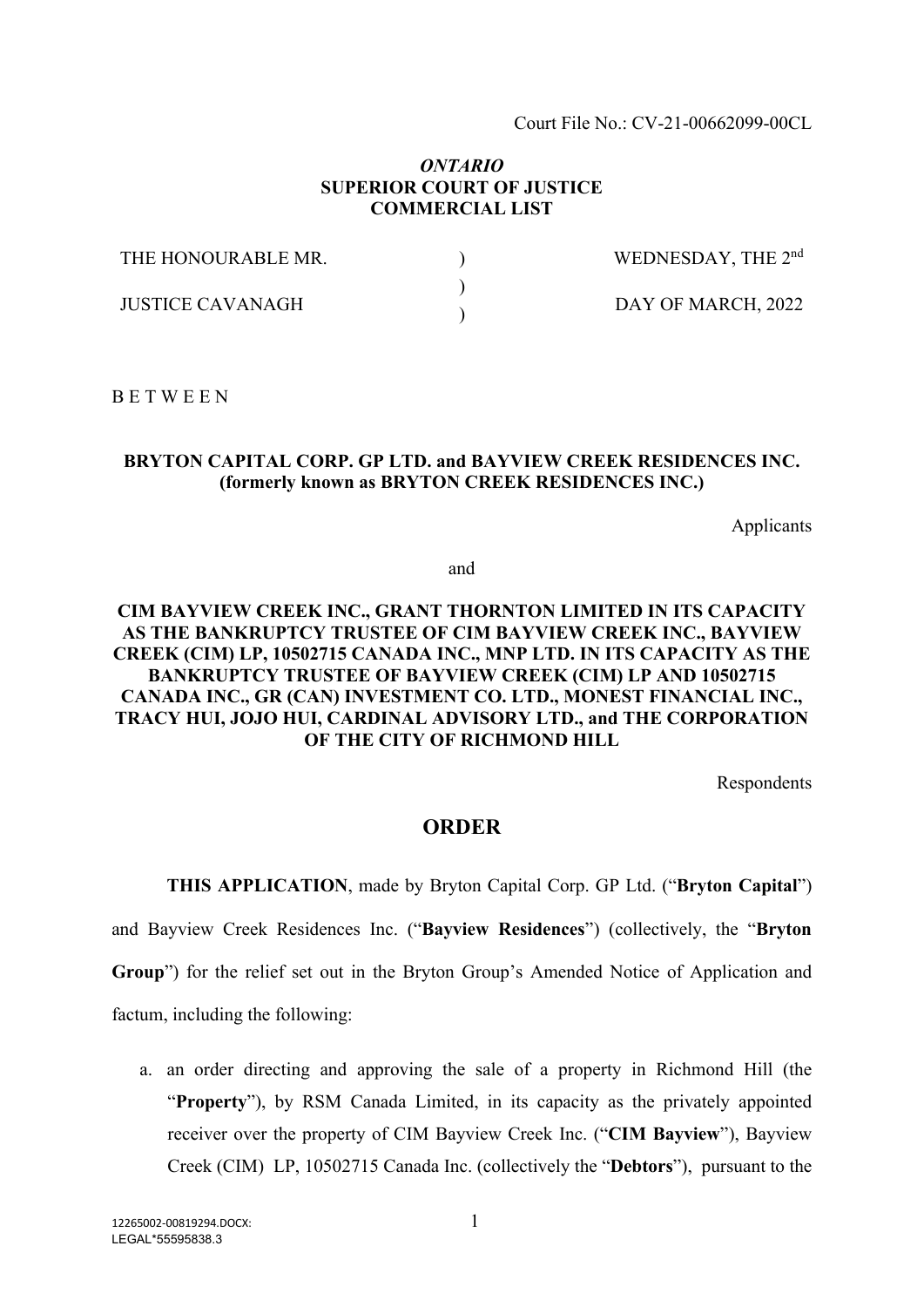terms of Bryton Capital's mortgage registered on title to the Property and the agreement of purchase and sale between the Debtors and Bayview Residences, together with an order vesting title to the Property free and clear of all encumbrances;

- b. an order declaring that any proceedings commenced after December 21, 2020 relating to the validity of the Option are barred by the principles of *res judicata* and abuse of process, or in the alternative, an order declaring that no relief may be granted to set aside the Option pursuant to the *Fraudulent Conveyances Act*, R.S.O. 1990, c. A.33, *Assignments and Preferences Act*, R.S.O. 1990, c. A.33, or the statutory oppression remedy; and
- c. an order declaring that any claims brought under, among other things, ss. 95 and 96 of the *Bankruptcy and Insolvency Act*, R.S.C. 1985, c. B-3, relating to the Option shall have no effect on the validity of enforceability of the Option, together with an order dismissing those claims,

was heard on August 11, 2021 by Zoom videoconference at Toronto, Ontario, with judgment having been reserved to this day.

**ON READING** the Affidavits of Bryan McWatt sworn November 24, 2020, November 25, 2020, November 26, 2020, December 7, 2020, December 11, 2020, May 24, 2021, June 22, 2021, July 5, 2021, July 12, 2021 and July 15, 2021, the Affidavits of Daniel Kim, sworn December 14, 2020 and July 16, 2021, the Affidavit of Feng Shi, sworn July 31, 2021, the Affidavit of Jeremy Bornstein sworn July 12, 2021, the Affidavit of Lawrence Hansen, sworn August 9, 2021; the transcripts of the cross-examinations of Jeremy Bornstein dated July 20, 2021, of Bryan McWatt dated December 16, 2020 and July 23, 2021, of Jiubin Feng dated December 15, 2020 and of Riz Ahmad dated July 23, 2021; the undertaking answers from the cross-examinations of Jeremy Borstein on July 20, 2021 and of Bryan McWatt on July 23, 2021, and on hearing the submissions of counsel for each of the Bryton Group, Grant Thornton Limited in its capacity as bankruptcy trustee and former capacity as proposal trustee, the Enforcement Committee of Debentureholders, the Subordinated Secured Creditors, Cardinal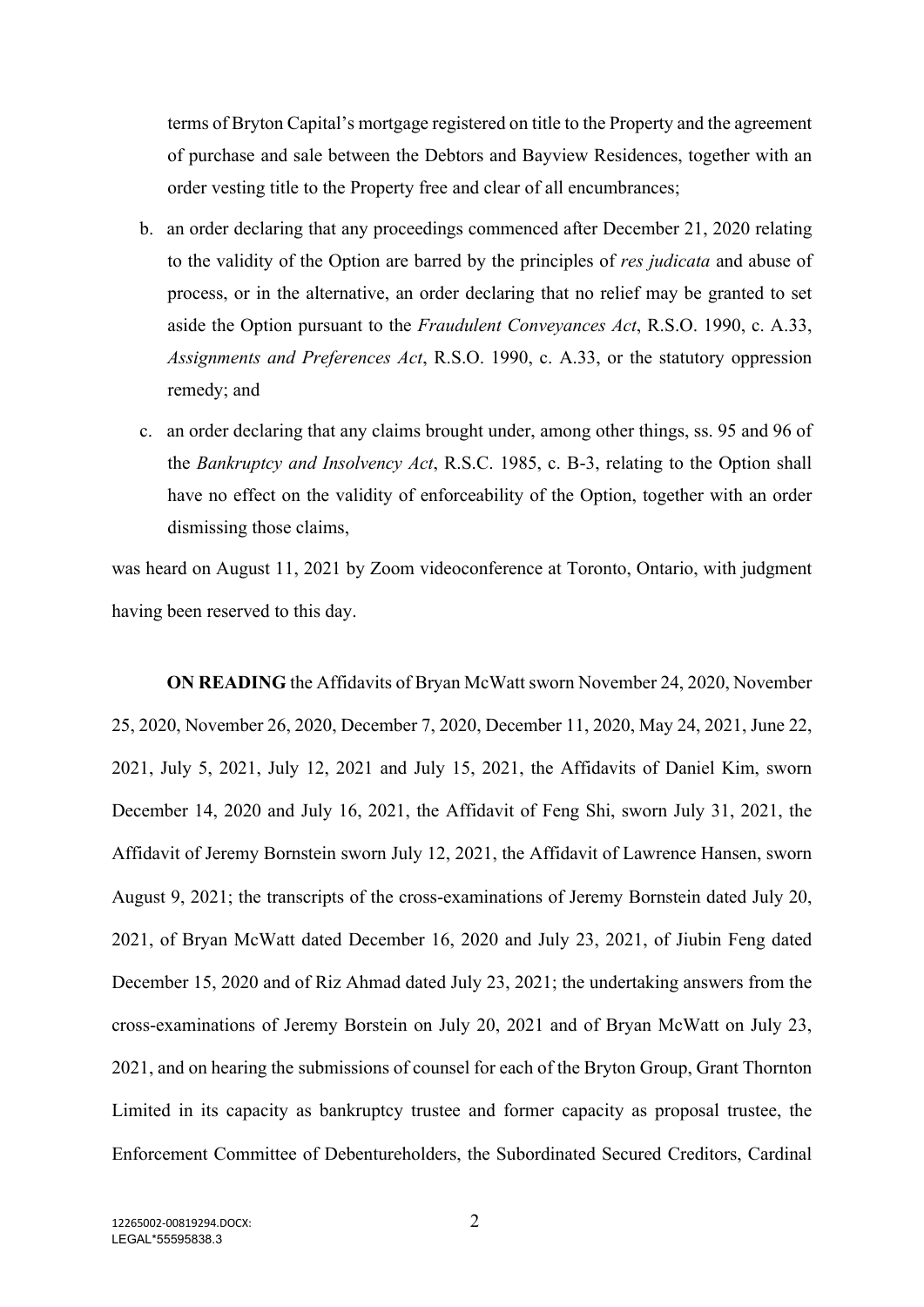Advisory Limited in its capacity as DIP Lender, Monest Financial, and RSM Canada Limited in its capacity as private receiver,

- 1. **THIS COURT ORDERS** that the application is dismissed.
- 2. **THIS COURT FURTHER ORDERS** that, if the parties are unable to resolve costs, they shall agree on a timetable for cost submissions and file it with the court for approval.

Digitally signed Connel by Mr. Justice Cavanagh

CAVANAGH, J.